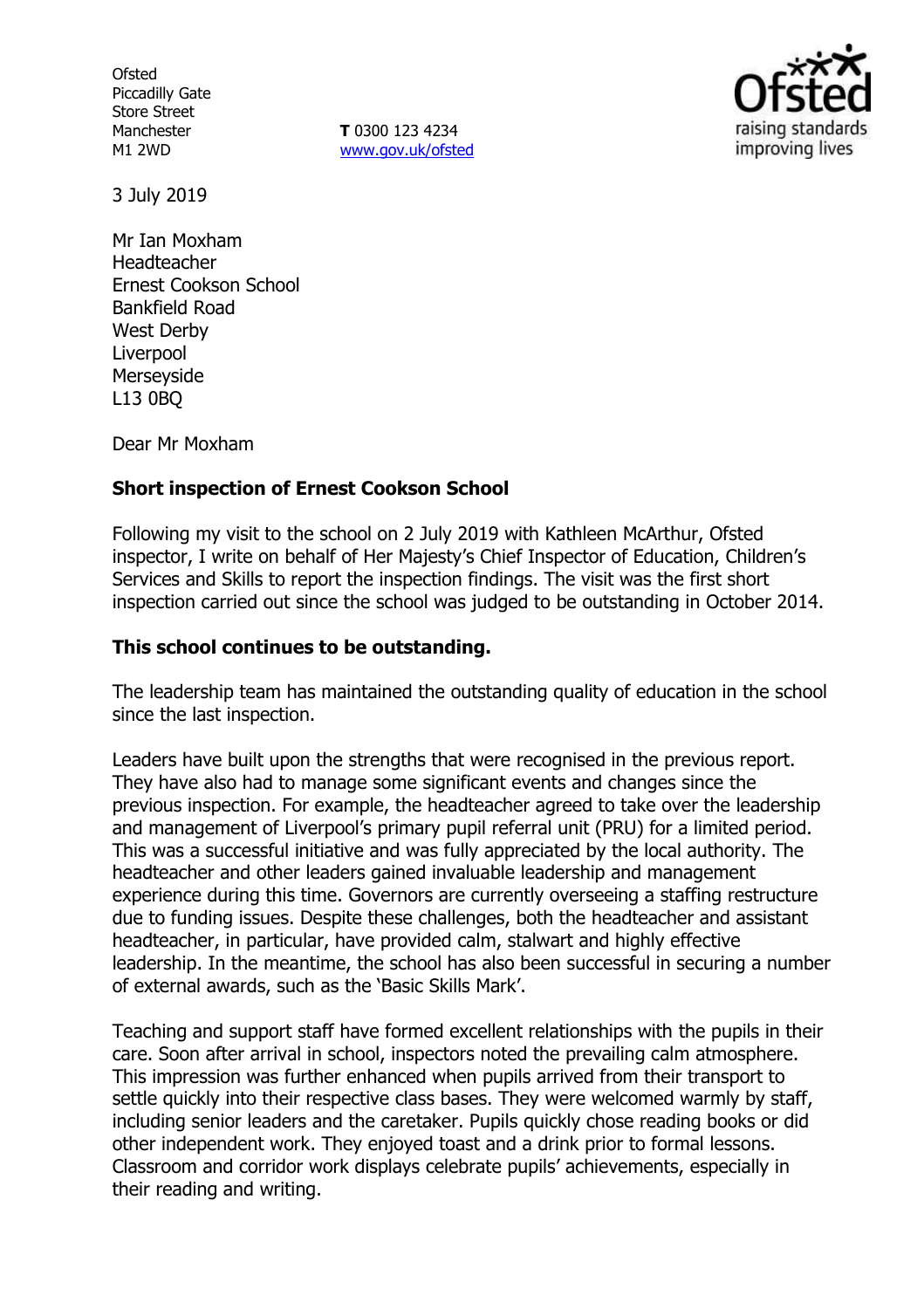

Leaders have ensured that the area for improvement from the last inspection has been addressed well. There are agreed systems for assessing pupils' learning, social, emotional, behavioural and mental health needs. Staff make full use of this information, alongside pupils' educational, health and care (EHC) plans, to plan exceptionally well for their individual needs. Pupils have a range of targets in each of these aspects. Teaching and support staff ensure that pupils are clear about expectations in their learning and behaviour. For example, work provided takes account of pupils' ability in reading, writing and mathematics so that it is sufficiently challenging. Pupils respond well when they are asked to reflect upon how well they have behaved during lessons. They know that their actions have consequences in regard to rewards and sanctions. This contributes significantly towards their spiritual, moral, social and cultural development.

Leaders systematically check on the quality of teaching, learning and assessment over time. They look at pupils' work together with teachers, or with the local authority school improvement partner, to check and agree on the progress made. This information is shared with parents and pupils. Different groups of pupils, including those who are most able, the disadvantaged and those with special educational needs and/or disabilities (SEND), make similar progress in reading, writing, mathematics and science. Ninety per cent of all pupils make good or better progress from their starting points in these subjects. Occasionally, the presentation of pupils' work and their handwriting are not of a consistently high standard, based on their abilities.

The curriculum is broad and enriching. Pupils benefit from opportunities afforded them to experience life outside the classroom. They develop their speaking and listening skills during forest school lessons. Pupils have visited places of interest while conducting a study of Liverpool. They follow up these experiences when researching related topics on the internet. Pupils enjoy practical learning experiences, for example swimming, physical education lessons and cookery. They have opportunities to learn subject-specific skills and vocabulary when studying history, geography or science.

The personal development, behaviour and welfare of pupils continue to be a strength. Pupils and families have been supported to improve attendance and behaviour. The overall attendance of pupils over the past year is 93.3%, which compares favourably with some local mainstream schools. Persistent absence has reduced markedly. Fixedterm exclusion rates are low, as is the number of recorded behaviour incidents.

## **Safeguarding is effective.**

Safeguarding arrangements are fit for purpose. The designated safeguarding leader (DSL) monitors safeguarding issues daily to check for any trends or patterns. Recordkeeping systems are very effective. There are agreed protocols in how staff report and follow up any concerns. Subsequently, there is a consistency of approach that is understood by all who teach, care for and support the pupils. Case-study evidence shows how well the DSL responds to concerns when enlisting the support of social services. Risk assessments are completed so that plans to meet individual needs are adapted to ensure pupils' safety, both in and out of school.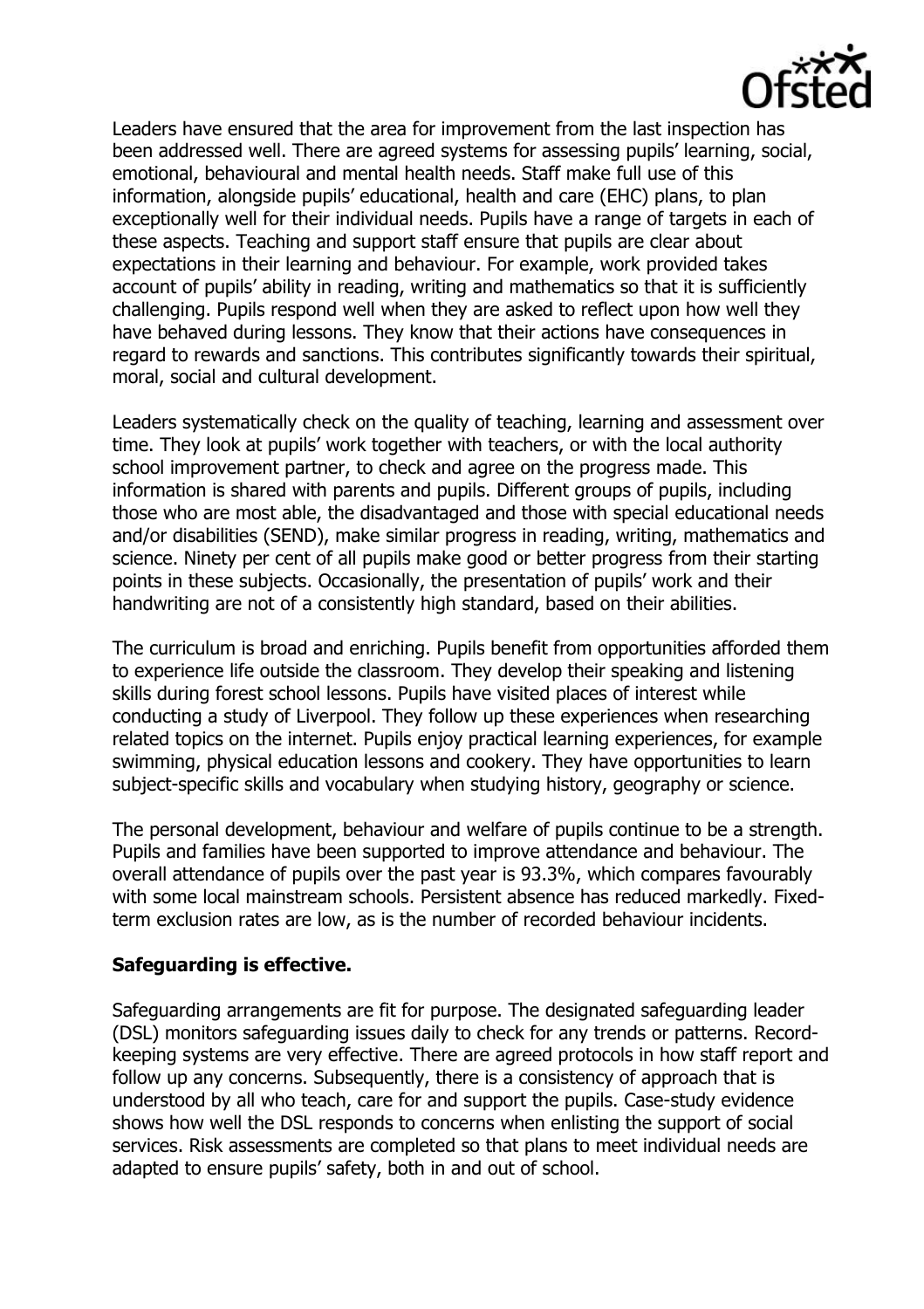

The DSL attends all annual review meetings of pupils' EHC plans so that any issues to do with safeguarding or child protection concerns can be raised. School leaders, alongside other agencies, ensure that parents are well supported when there are any concerns about the safety and welfare of their children. Parents spoken to value the input that they receive from the school, for example the governor-led workshops in keeping safe on the internet.

Staff and governors receive in-house updates on safeguarding. Governors review and revise policies and procedures so that these are in line with national guidance and regulations. The named governor for safeguarding visits the school to make checks on how well the agreed policies for safeguarding are followed during the school day. He gives verbal reports and recommendations to the full governing body so that it is kept informed about the effectiveness of safeguarding arrangements.

Pupils spoken to said that they learn about the impact of knife crime, quoting the saying 'No means no', when it comes to carrying knives.

Leaders ensure that daily checks are made on the attendance, behaviour, safety and learning of the small number of pupils attending off-site provision at West Derby Tuition. There is a clear culture around safeguarding.

## **Inspection findings**

- Inspectors focused on four key lines of enquiry. These were as follows: how well leaders and governors have sustained the outstanding provision; how effectively the school's planned curriculum engages pupils; how effectively the agreed policies for behaviour and attendance are implemented; and the effectiveness of safeguarding arrangements.
- Leadership and management have continued to be highly effective in building leadership capacity. Governors have supported the professional development of staff. For example, a number of teaching support staff have trained to become teachers. Aspiring leaders have undertaken relevant middle or senior management training. There is great capacity for the school to improve even further.
- Governors are well informed about the school's work, especially in its day-to-day management. However, not all governors are fully up to date with specific details of current school improvement priorities, such as curriculum development and plans to develop provision for reading and writing.
- Inspectors found that all staff are consistent in following the agreed policies in teaching, learning and assessment. For example, the pupils who have additional autism spectrum disorders benefit from skilled teaching and support. Pupils' individual plans are based upon careful analysis of their emotional, personal and social needs.
- Staff are skilled and sensitive when supporting pupils to become relaxed and ready to learn. Pupils are encouraged to think and then talk about their emotional responses to the world around them. Inspectors observed some very effective work supporting pupils who were preparing for their transition to secondary school. This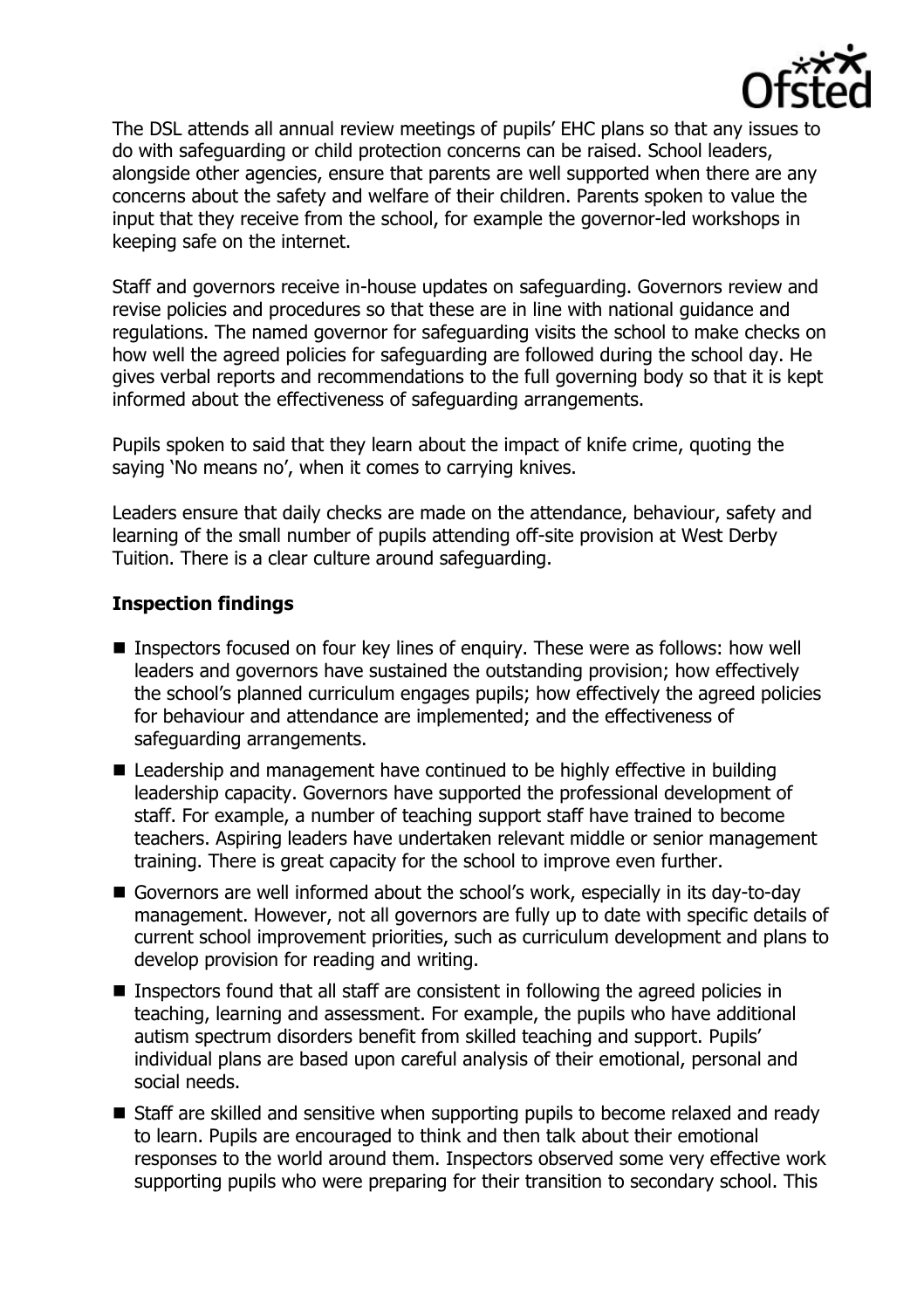

included a mix of forest school and class-based activities.

- Staff use excellent questioning and explanation techniques to draw out responses from younger pupils. Pupils' interests are captured through simple stories when introducing a lesson about simple shapes. Most pupils demonstrated their knowledge and understanding of a rhombus or triangle. The most able understood and could explain terms such as vertices and faces of shapes.
- **Pupils are given opportunities to extend their reading, writing and mathematics** skills in other subjects. For example, teachers and support staff encouraged pupils to persevere when looking for different features, such as beaches, rivers and mountains, on a map. Pupils were able to refer to previous learning when engaged in this activity. The most able pupils could state that goats' cheese was available in mountainous areas 'because that's where goats live'.
- In a cookery lesson, pupils enjoyed sampling different foods. This resulted in lively discussion, with pupils sharing their views and using descriptive language. Pupils' workbooks indicate that they are encouraged to follow up practical work with written accounts of experiments. Pupils use and apply taught skills in mathematics when tabulating and recording the outcomes of a fair test in science.
- During the inspection, the behaviour and attitudes of pupils in and around school were never less than good. Expectations about what is appropriate behaviour are consistently reinforced with pupils. Pupils take responsibility for their behaviour in different settings. Parents talked about the 'massive improvements' in their children's self-control and of 'amazing progress' in children's management of their own behaviour and anger, due to 'staff's skilled approach, tailored to what works best for each child's individual needs'.

# **Next steps for the school**

Leaders and those responsible for governance should ensure that:

- some governors sharpen further their knowledge and understanding of the school's priorities for improvement
- $\blacksquare$  leaders review how handwriting is taught to pupils with complex needs, so that they have greater opportunities to improve the presentation of their work.

I am copying this letter to the chair of the governing body, the regional schools commissioner and the director of children's services for Liverpool. This letter will be published on the Ofsted website.

Yours sincerely

Jon Ashley **Ofsted Inspector**